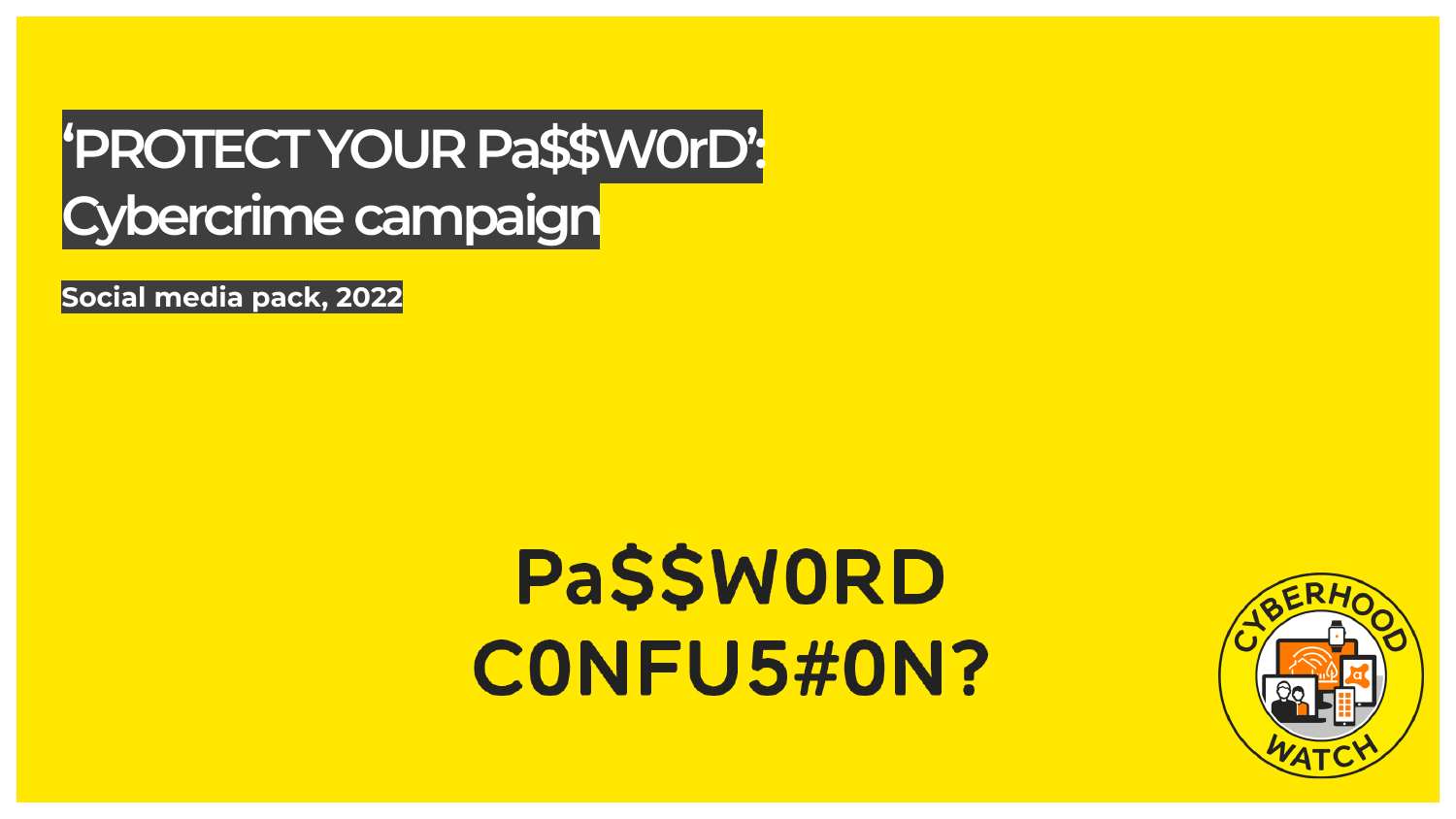

Cybercrime is a growing concern, and we know there is a sea of information out there around how to best protect yourself online which can quickly get confusing.

As part of our Cyberhood Watch initiative, launched in 2019 in partnership with Avast, we are re-running a **PROTECT YOUR Pa\$\$W0Rd** campaign that we initially ran in 2020.

The fresh, thumb-stopping social campaign is aimed at providing everyone (Neighbourhood Watch members, and nonmembers alike) with **3 easy steps** to be more secure online.

We are encouraging everyone to:

- Follow the 3 easy steps
- Visit our **[Password protection](https://www.ourwatch.org.uk/passwords)** crime-prevention page for more advice
- Share the 3 steps with their family, friends and neighbours.

**FOR YOUR EMAIL ACCOUNT USE 3 RANDOM WORDS** 

**PROTECT YOUR Pa\$\$WORD** 

**IN 3 EASY STEPS** 

### **TURN ON TWO-FACTOR AUTHENTIFICATION (2FA)**

**SHARE THESE 3 STEPS WITH 3 FRIENDS** 

**CREATE A SEPARATE PASSWORD** 

ourwatch.org.uk/passwords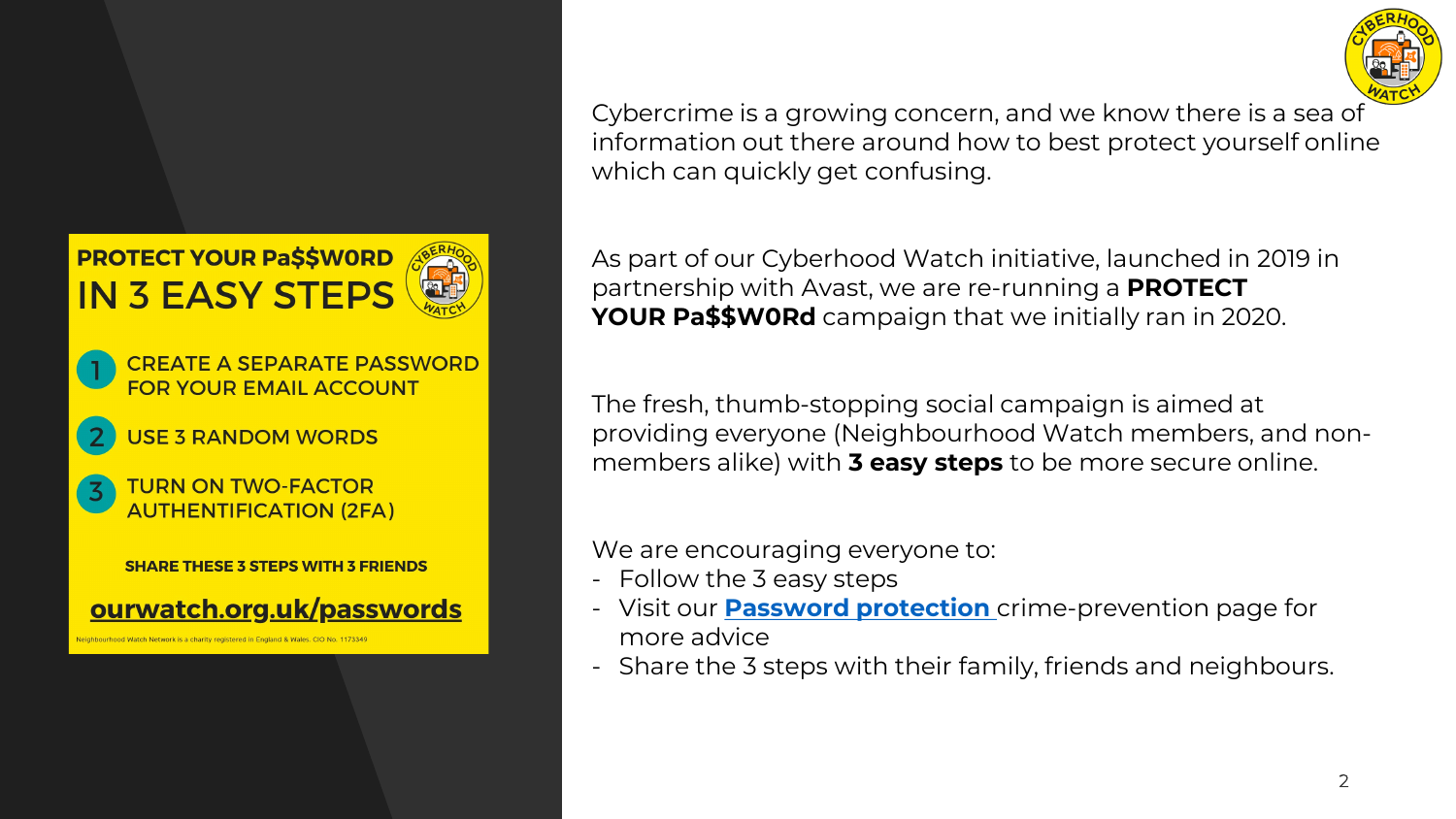### **Pa\$\$W0rD C0NFU5#0N**

### **SUGGESTED WORDING**

Managing your online passwords can be overwhelming - from which characters to use to remembering what it is in the first place! **#ProtectyourPaSSW0rD** with our 3 easy steps to help you stay safe online. **[ourwatch.org.uk/passwords](http://www.ourwatch.org.uk/passwords)**

*Tag Neighbourhood Watch with @N\_watch on Twitter, @ourwatch on Facebook, and @neighbourhood.watch.insta on Instagram posts*



wording.

3 Please promote our **PROTECT YOUR Pa\$\$W0rD** campaign by sharing our social media videos and images and suggested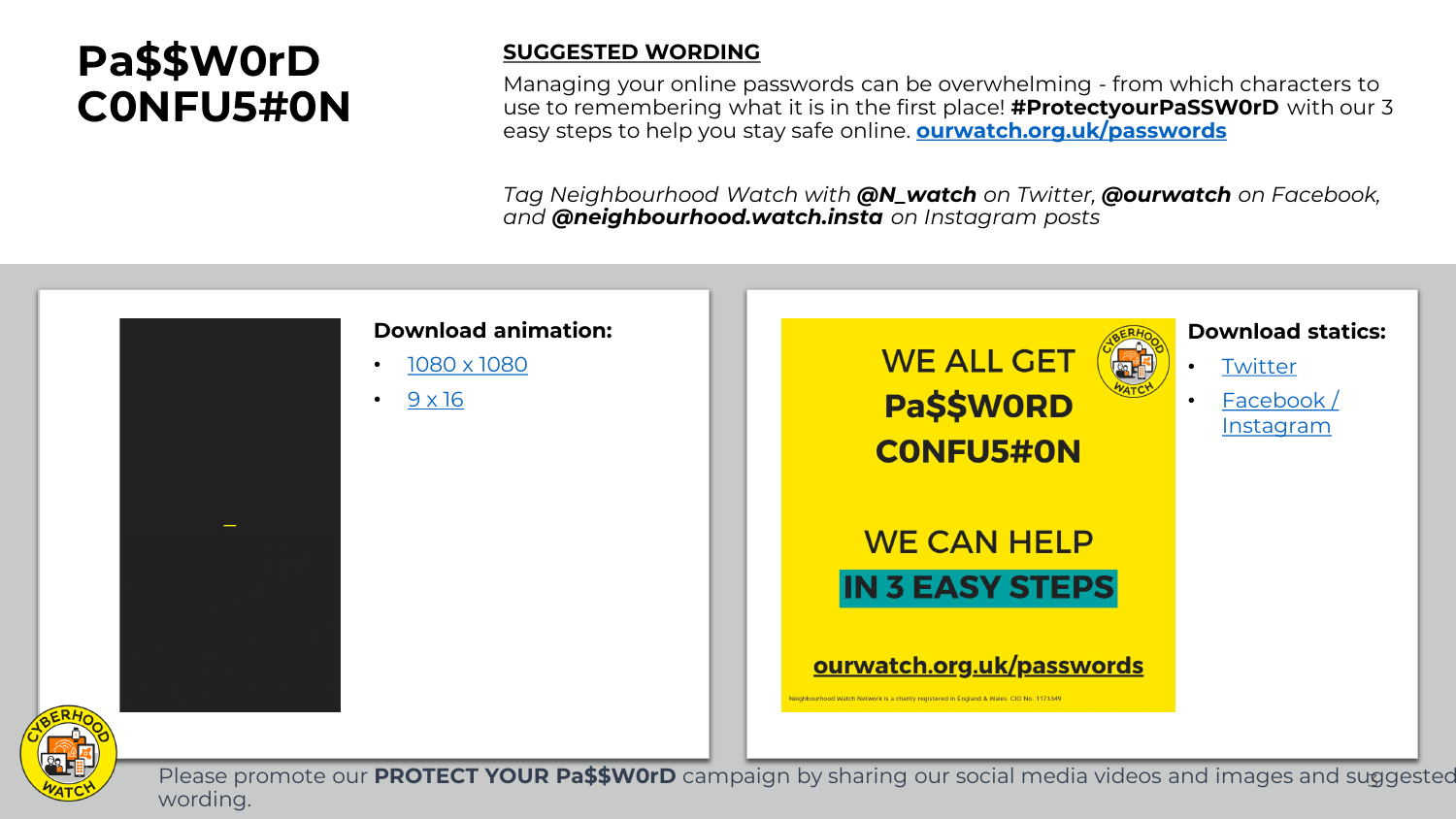## **PICK 4 MATES** SUGGESTED WORDING

Cybercrime affects everyone, including young people: 1 in 5 of us will be victims. **#ProtectyourPaSSW0rD** is a quick and easy way to protect yourself and prevent anyone accessing your bank details or private photos! Just follow our 3 easy steps to **[ourwatch.org.uk/passwords](http://www.ourwatch.org.uk/passwords)**

*Tag Neighbourhood Watch with @N\_watch on Twitter, @ourwatch on Facebook, and @neighbourhood.watch.insta on Instagram posts*